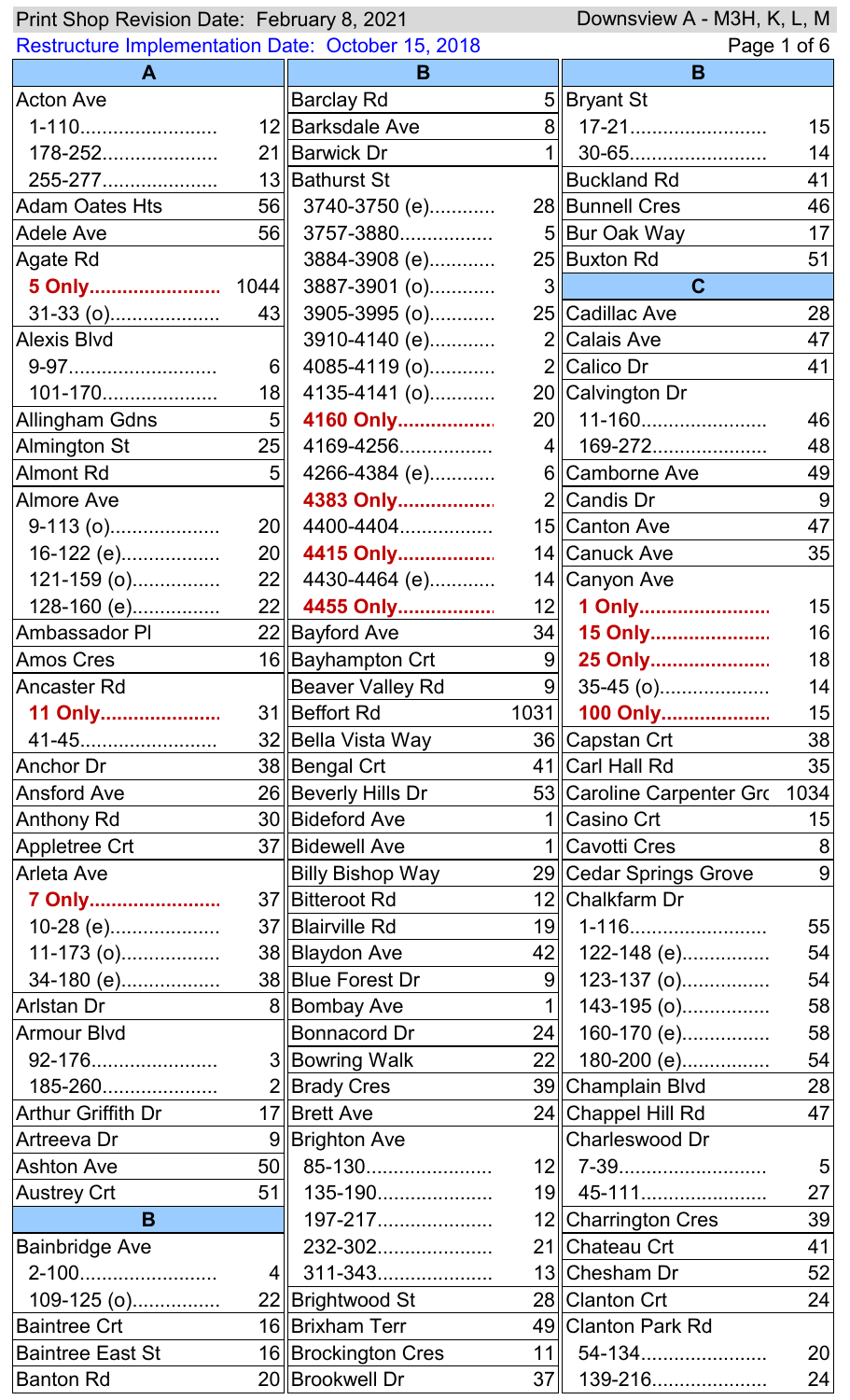| Downsview A - M3H, K, L, M<br>Print Shop Revision Date: February 8, 2021 |         |                        |                |                         |      |
|--------------------------------------------------------------------------|---------|------------------------|----------------|-------------------------|------|
| <b>Restructure Implementation Date: October 15, 2018</b>                 |         |                        | Page 2 of 6    |                         |      |
| $\mathbf C$                                                              |         | D                      |                | F                       |      |
| <b>Clevedon St</b>                                                       |         | 47 Dellbank Rd         |                | 11 Fairgate Close       | 22   |
| <b>Clifton Ave</b>                                                       |         | <b>Dellview Way</b>    |                | 36 Faith Ave            | 24   |
| 33-54                                                                    |         | 11 Denbigh Cres        |                | 42 Faywood Blvd         |      |
| 103-195                                                                  |         | 13 Desmont Rd          |                |                         | 26   |
| Clubhouse Crt                                                            |         | 38 Deverell Cres       |                | 30 86-155               | 24   |
| Cobb Ave                                                                 |         | 17 Diana Dr            |                | 37 160-255              | 22   |
| <b>Cocksfield Ave</b>                                                    |         | Dixiana Crt            |                | 41  270-284 (e)         | 19   |
| 22-32 (e)                                                                |         | 14 Dolores Rd          |                | 17 Finch Ave W          |      |
| 44-87                                                                    |         | 15 Dombey Rd           | 41             | 701-703 (o)             | 9    |
| 92-198                                                                   |         | 16 Dorado Crt          |                | 42 707 Only             | 8    |
| 207-286                                                                  |         | 23 Dorchester Dr       |                | $20$   711-715 (o)      |      |
| <b>Codsell Ave</b>                                                       |         | <b>Dorking Cres</b>    |                | 43 740 Only             | 9    |
| 1-69                                                                     |         | 14 Downsview Ave       |                | Findlay Blvd            | 23   |
| 82-112                                                                   |         | $15$   20-176          |                | 50 Forthbridge Cres     | 48   |
| 115-201                                                                  |         | 16   177-215           |                | 47 Foxrun Ave           | 55   |
| 213-266                                                                  |         | 21 Downsview Park Blvd |                | Fred Young Dr           | 55   |
| 272-289                                                                  | 13      | 157-195 (o)            |                | 42 Frederick Tisdale Dr |      |
| Colleen Crt                                                              |         | 42 201-299 (o)         |                |                         | 1034 |
| <b>Collinson Blvd</b>                                                    |         | Dresden Rd             |                | $24$ 67-79 (o)          | 37   |
| 1-43                                                                     |         | 5 Dubray Ave           |                | $33$ 81-137 (o)         | 36   |
| 61-107                                                                   |         | 25 Dufferin St         |                | 110-178 (e)             | 34   |
| 117-128                                                                  |         | 20 3500-3700           |                | 31  145-179 (o)         | 34   |
| Combe Ave                                                                |         | 3945-4081 (o)          |                | 13∥Friary Crt           | 17   |
|                                                                          |         |                        |                |                         |      |
|                                                                          |         |                        | $\overline{7}$ |                         |      |
| 47-67 (o)                                                                |         | $12$   4225-6000       |                | G                       |      |
| 73-92                                                                    |         | 11∥Dunreo Dr           |                | 56 Gade Dr              | 43   |
| 99-116                                                                   |         | 12 Dunsmore Gdns<br>Е. |                | 22 Garratt Blvd         | 32   |
| $122 - 222$                                                              | 21      |                        |                | <b>Garthdale Crt</b>    | 10   |
| 226-241                                                                  |         | 13 Edinburgh Dr        |                | 3 Gatesgill Cres        | 51   |
| <b>Compton Cres</b>                                                      |         | 46 Elder St            |                | <b>Geddes Crt</b>       | 24   |
| Coquette Rd                                                              |         | $40$   5-17            |                | 16 George Appleton Way  | 44   |
| Coreydale Crt                                                            | 11      | 100-151                |                | 11 Gilley Rd            | 32   |
| <b>Cornelius Pky</b>                                                     |         | $33$    156-206        |                | 9 Giltspur Dr           |      |
| <b>Corwin Cres</b>                                                       |         | 26 Elderberry Crt      |                | $2$   1-154             | 40   |
| <b>Courage Ave</b>                                                       |         | 17 Ellison Ave         |                | 4   161-212             | 41   |
| <b>Cuffley Cres N</b>                                                    |         | 34 Embro Dr            |                | 23∥Gladiola Crt         | 24   |
| <b>Cuffley Cres S</b>                                                    |         | 34 Enclave Mews        |                | 36 Goddard St           |      |
| D                                                                        |         | Epsom Downs Dr         |                | 7-59                    | 16   |
| <b>Dallner Rd</b>                                                        |         | $54$   173-218         |                | 47  175-218             | 11   |
| Dana Ave                                                                 |         | $52$   223-291         |                | 52 Goldthread Terr      | 11   |
| Danby Ave                                                                |         | 4∥Erica Ave            |                | 20 Goodwill Ave         | 26   |
| <b>Datchet Rd</b>                                                        |         | 51 Evanston Dr         |                | 8 Gorman Park Rd        |      |
| De Quincy Blvd                                                           |         | 27 Exbury Rd           |                | 5-40                    | 22   |
| Deevale Rd                                                               |         | 2-19                   |                | 48 80-132               | 18   |
| 5-40                                                                     |         | 47 24-124 (e)          |                | 49 Graham Rd            | 33   |
| 45-78                                                                    | 48      | 25-117 (o)             |                | 49 Granite St           | 22   |
| <b>Dehaviland St</b>                                                     | 22      | 123-169 (o)            |                | 51 Gravenhurst Ave      | 55   |
| Delahaye St                                                              | 28      | 148-190 (e)            |                | 51 Graymar Ave          | 27   |
| Delhi Ave<br>Delia Crt                                                   | 3<br>20 | 195 Only<br>200 Only   | 49<br>52       |                         |      |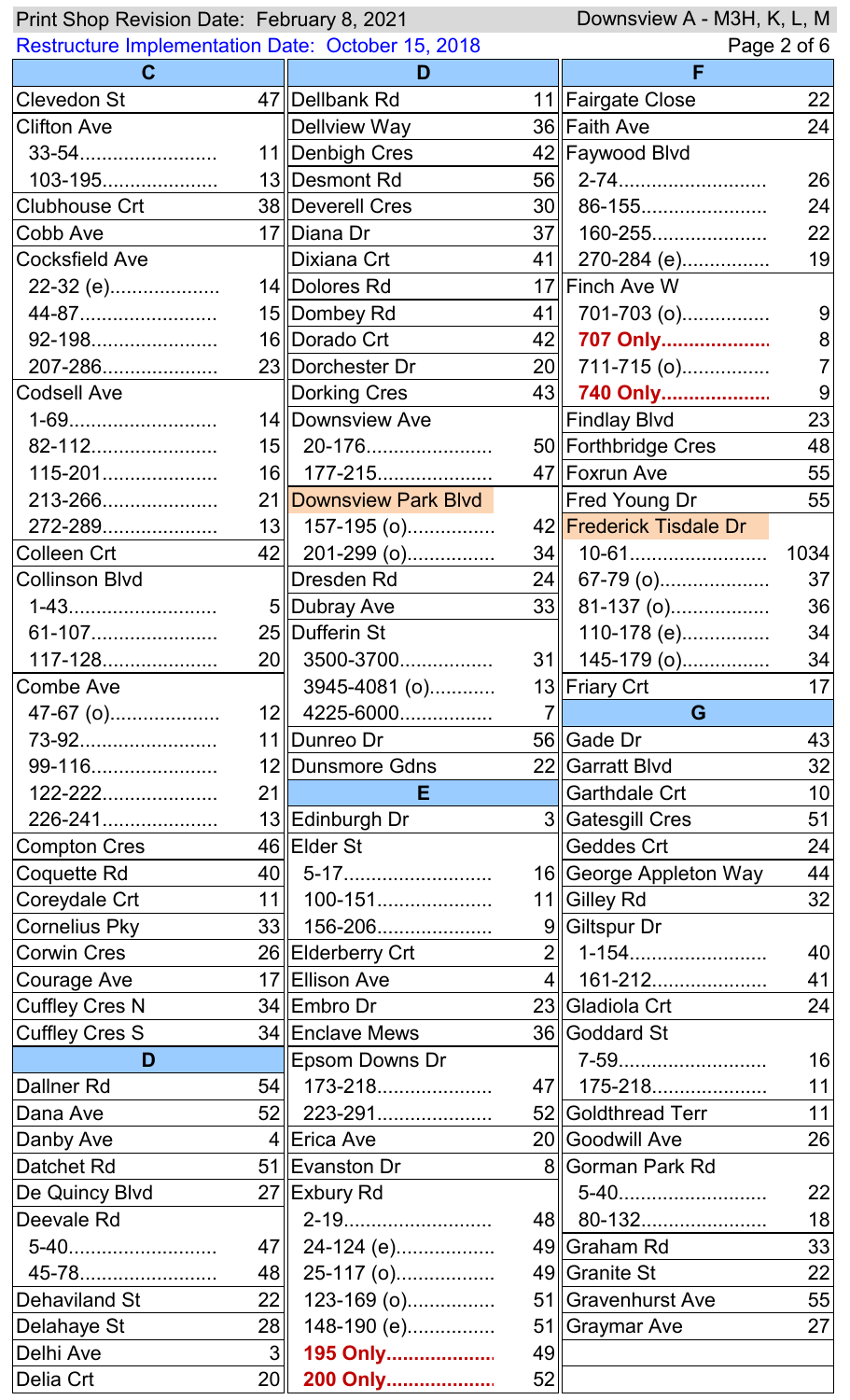| Downsview A - M3H, K, L, M<br>Print Shop Revision Date: February 8, 2021 |                  |                                |    |                         |                 |
|--------------------------------------------------------------------------|------------------|--------------------------------|----|-------------------------|-----------------|
| <b>Restructure Implementation Date: October 15, 2018</b>                 |                  |                                |    | Page 3 of 6             |                 |
| н                                                                        |                  |                                |    | K                       |                 |
| <b>Hallsport Cres</b>                                                    |                  | 43 Jane St                     |    | <b>Kennard Ave</b>      |                 |
| <b>Harlock Blvd</b>                                                      |                  | 2100-2154                      |    |                         | 11              |
| 2-32                                                                     | $\vert 4 \vert$  | 2195 Only                      |    | 56   103-155            | 10 <sup>1</sup> |
| 46-63                                                                    | 18 <sub>l</sub>  | 2200-2220 (e)                  |    | $53$   160-198          | 13              |
| Hartham PI                                                               | 30               | 2205-2233 (o)                  |    | 52 Keswick Rd           |                 |
| Hawksdale Rd                                                             | 34               | 2251-2265 (o)                  |    | 55 10 Only              | 1031            |
| Haymarket Rd                                                             |                  | 2388 Only                      |    | 51    19-52             | 31              |
| 12-48                                                                    | 54               | 2415 Only                      |    | 48 King High Ave        |                 |
| 57-83                                                                    | 56               | 2425 Only                      |    | $52$   12-52            | 27              |
| <b>Heathrow Dr</b>                                                       | 52               | 2512-2600 (e)                  |    | 39   74-106             | 26              |
| <b>Heaton St</b>                                                         | 14               | 2585-2669 (o)                  |    | 40 Kirby Rd             | 54              |
| <b>Heavitree Dr</b>                                                      | 54               | 2698-2734 (e)                  |    | 17 Kirkton Rd           |                 |
| <b>Highview Ave</b>                                                      | 47               | 2699-2731 (o)                  | 39 |                         |                 |
| Home Rd                                                                  | 32               | 2740 Only                      |    | 39 Lady York Ave        | 29              |
| <b>Honiton St</b>                                                        |                  | 2745-2753                      |    | 17   Ladyfield Crt      | 41              |
| $7-11$ (o)                                                               |                  | 21 Jennifer Crt                |    | 37   Langholm Dr        | 49              |
| 171 Only                                                                 |                  | 13 Jethro Rd                   |    | Lantos Crt              | 50              |
| 179-187                                                                  |                  | 10    10 Only                  |    | 53 Laurelcrest Ave      |                 |
| 193-228                                                                  | $8\parallel$     | 97-113 (o)                     |    | 56   10-56              | 25              |
| Hove St                                                                  |                  | <b>Jim Baird Mews</b>          |    | 56 61-135               | 24              |
| 8-16 (e)                                                                 |                  | 15 Joel Swirsky Bl∨d           |    | 22 Laurentia Cres       | $\overline{28}$ |
| 15-63 (o)                                                                |                  | 14 John Lindsay Crt            |    | 38 Leila Jackson Terr   | 55              |
| 26-68 (e)                                                                |                  | 14 John Perkins Bull Dr        |    | Letchworth Cres         |                 |
| 69-142                                                                   |                  |                                |    |                         | 47              |
|                                                                          |                  | 12 39 Only                     |    | 42   1-39               |                 |
| Hyfan Crt                                                                |                  | 8 47-71<br>Jorma Palomaki Terr |    | 55   Lexfield Ave       | 48              |
| lanhall Rd                                                               |                  |                                |    |                         |                 |
|                                                                          |                  | 45 Joseph Griffith Lane        |    | 56 38-86                | 47              |
| Ingleside Dr                                                             |                  | 33 Josephine Rd                |    | 24   102-116            | 48              |
| <b>Inlet Mews</b>                                                        |                  | 36 Judy Sgro Ave               |    | 56 Liberato Crt         | 15              |
| <b>Invermay Ave</b>                                                      |                  | ∥Julian Rd                     |    | 45  Linthurst Ave       | 51              |
| 9-53                                                                     |                  | 25 June Ave                    |    | 54 Locust Lodge Gdns    | 1034            |
| 58-106 (e)                                                               | 27 <sup>  </sup> | K.                             |    | Loney Ave               | 54              |
| 59-99 (o)                                                                |                  | 27 Kainona Ave                 |    | 22 Lowesmoor Ave        | 22              |
| 103-133 (o)                                                              |                  | 26 Kanarick Cres               |    | 40 Lucinda Crt          | 41              |
| 114-134 (e)                                                              |                  | 26 Katherine Rd                |    | Luverne Ave             | 28              |
| J                                                                        |                  | 1-72                           |    | 1031   Lyonsgate Dr     | 3 <sup>1</sup>  |
| James Finlay Way                                                         | 44               |                                | 32 | M                       |                 |
|                                                                          |                  | <b>Keele St</b>                |    | Magellan Dr             | 40              |
|                                                                          |                  | 2682-2770 (e)                  |    | 44   Maniza Rd          |                 |
|                                                                          |                  | 2699-2747 (o)                  |    |                         | 31              |
|                                                                          |                  | 2772 Only                      |    | 43   85-130             | 32              |
|                                                                          |                  | 2774-2788 (e)                  |    | 44 Marchwood Dr         |                 |
|                                                                          |                  | 2793-2905 (o)                  |    | 34 Markay St            | 39              |
|                                                                          |                  | 2800-2842 (e)                  |    | 43   Marlington Cres    | 58              |
|                                                                          |                  | 2850-2910 (e)                  |    | 46   Marwill St         | $\vert 4 \vert$ |
|                                                                          |                  | 2938-3020 (e)                  |    | 42   Maryport Ave       | 37              |
|                                                                          |                  | 3030-3250 (e)                  |    | 37 Mattson Rd           | 54              |
|                                                                          |                  | 3284-3326 (e)                  |    | 35 Maurice Coulter Mews | 47              |
|                                                                          |                  | Keelegate Dr                   | 34 |                         |                 |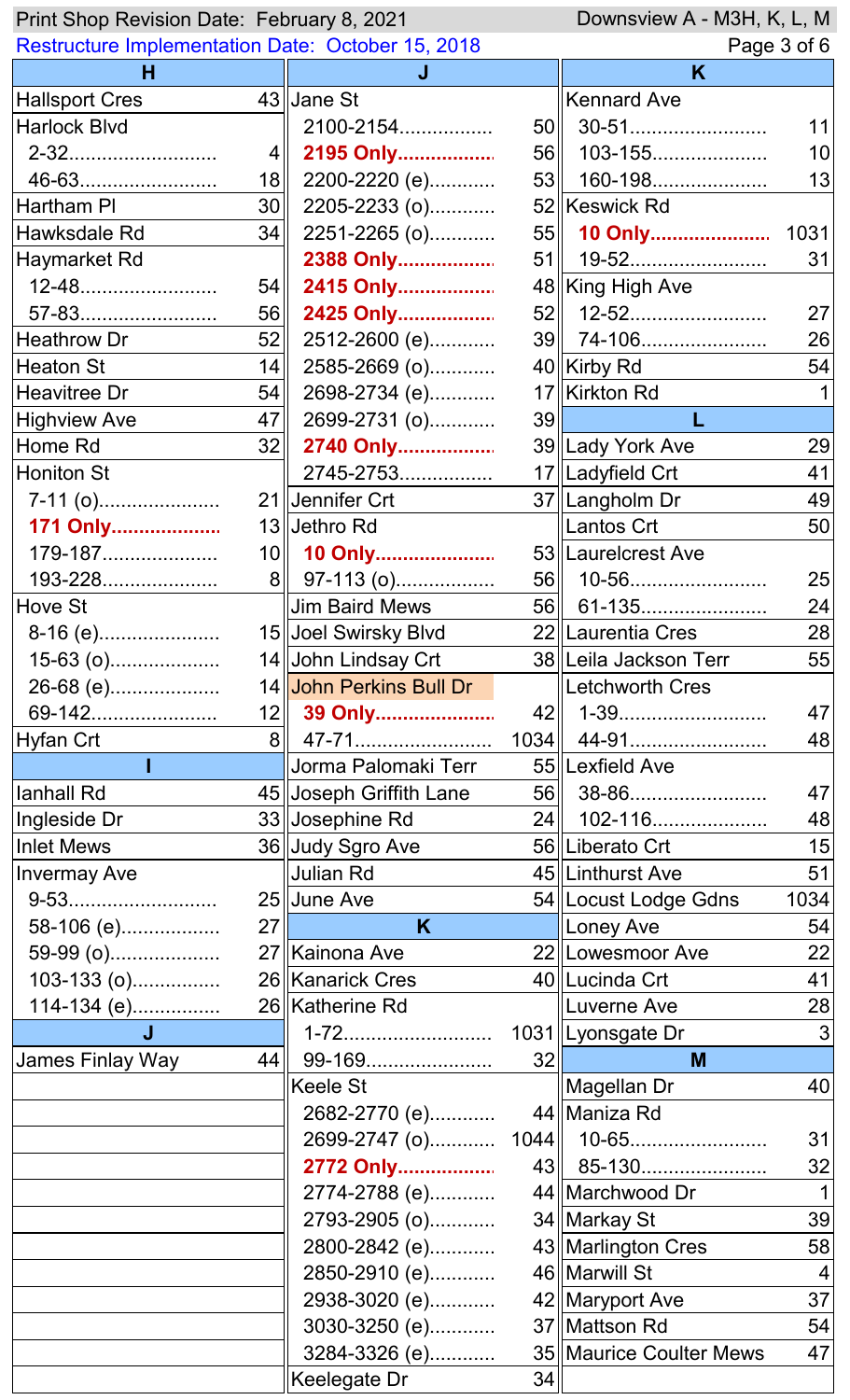| Downsview A - M3H, K, L, M<br>Print Shop Revision Date: February 8, 2021 |              |                         |                 |                       |                |
|--------------------------------------------------------------------------|--------------|-------------------------|-----------------|-----------------------|----------------|
| <b>Restructure Implementation Date: October 15, 2018</b>                 |              |                         |                 | Page 4 of 6           |                |
| M                                                                        |              | P                       |                 | R                     |                |
| <b>Maxwell St</b>                                                        |              | Palamar Rd              |                 | 52 Robbie Ave         | 27             |
| 2 Only                                                                   |              | 18   Palm Dr            |                 | <b>Roding St</b>      |                |
| 6-14                                                                     |              | 16    15-91             |                 | 20 551-593 (o)        | 43             |
| 25-65                                                                    |              | $15$   93-163           | 24              | 600-641               | 46             |
| 170-209                                                                  |              | 11 Pannahill Rd         |                 | 662-669               | 49             |
| 222-298                                                                  | 9            | 1-47                    |                 | 11  Romney Rd         | $\overline{2}$ |
| <b>Mayall Ave</b>                                                        | 56           | 167-251                 |                 | 10 Rosalie Ave        |                |
| <b>Mcallister Rd</b>                                                     |              | <b>Parent Ave</b>       |                 | 1-14                  | 54             |
| 10-96                                                                    |              | $6$   2-18 (e)          |                 | 46   18-28            | 56             |
| 101-171                                                                  |              | $18$   28-65            |                 | 48  Rosseau Rd        | 25             |
| 190-217                                                                  |              | 22 Paxtonia Blvd        |                 | 43 Roughwood Crt      | 38             |
| Meadow Lane Ave                                                          |              | 54   Peacham Cres       | 51              | S                     |                |
| <b>Medal Lane</b>                                                        |              | 38 Pecan Crt            |                 | 41 San Robertoway     | 17             |
| Midvale Rd                                                               |              | 20   Peterdale Rd       |                 | 41 San Vitoway        | 17             |
| <b>Minnie Ave</b>                                                        |              | 56 Picton Cres          |                 | 34 Sandale Gdns       | 23             |
| <b>Model Ave</b>                                                         |              | 26 Pleasant Home Blvd   |                 | 44 Sandringham Dr     |                |
| Monclova Rd                                                              |              | 51   Plewes Rd          |                 | 90-217                |                |
| Montana Ave                                                              |              |                         |                 | $31$    237-254       |                |
| <b>Monte Kwinter Crt</b>                                                 |              | 66-125                  |                 | 32   273-291          | 25             |
| 20 Only                                                                  | 28           |                         |                 | 33 Sarah Jackson Cres | 34             |
| 38 Only                                                                  |              | 26 Powell Rd            |                 | 32∥Sawmill Rd         | 38             |
| <b>Morton Shulman Ave</b>                                                |              | 43 Privet Rd            |                 | 50 Searle Ave         |                |
| Murray Rd                                                                |              | 33 Purchase PI          |                 | 40 68-137             | 19             |
| N                                                                        |              | <b>Purdon Dr</b>        | 8 <sup>  </sup> | 143-264               | 21             |
| Nagel Rd                                                                 | 51           | R.                      |                 | 265-300               | 13             |
| Nash Dr                                                                  |              | <b>Rabton Crt</b>       |                 | 55 Seeley Dr          |                |
| 1-37                                                                     |              | 46 Raeburn Ave          |                 | 2 18 Only             | 36             |
| 43-97                                                                    |              | 43 Rainswood Crt        |                 | 50 24 Only            | 37             |
| <b>Neames Cres</b>                                                       |              | 55 Rambler PI           |                 | 40 25-27 (o)          | 36             |
| Newbury Lane                                                             |              | $2$ Redfern Ave         |                 | 52 Sentinel Rd        | 36             |
| <b>Newlin Cres</b>                                                       |              | 41   Redmount Rd        |                 | 26 Sergio Marchi St   |                |
| Norcross Rd                                                              |              | 22 Regent Rd            |                 | 4-45                  | 55             |
| Norman Wesley Way                                                        |              | $36$ 7-103              |                 | $31$   47-51 (o)      | 56             |
| Northgate Dr                                                             |              | 108-183                 |                 | 32 Shaftesbury St     |                |
| 1-32                                                                     |              | 30 Reiner Rd            |                 | 47-57                 | 21             |
| 35-41 (o)                                                                | 44           | 18-92                   | $6\parallel$    | 116-147               | 10             |
| Northmount Ave                                                           | $3\parallel$ | 98-187                  | 18 <sub>l</sub> | 152-157               | 8              |
| Northover St                                                             | 41           | 192-234                 | 22              |                       |                |
| $\mathbf O$                                                              |              | 246-280                 | 23              |                       |                |
| Odoardo Di Santo Cir                                                     |              | 56 Renshaw St           | 42              |                       |                |
| Overbrook PI                                                             |              | <b>Richard Clark Dr</b> |                 |                       |                |
| 1-120                                                                    |              | $11$   146-215          | 47              |                       |                |
| 134-182                                                                  |              | $10$   218-276          | 52              |                       |                |
| 191-230                                                                  |              | 8 Richelieu Rd          | 28              |                       |                |
| 236-246 (e)                                                              |              | 7 Ridge Rd              | 45              |                       |                |
|                                                                          |              | <b>Ridley Blvd</b>      |                 |                       |                |
|                                                                          |              | 297-325                 | 3               |                       |                |
|                                                                          |              | 341-360                 | 1               |                       |                |
|                                                                          |              | <b>Rita Dr</b>          | 17              |                       |                |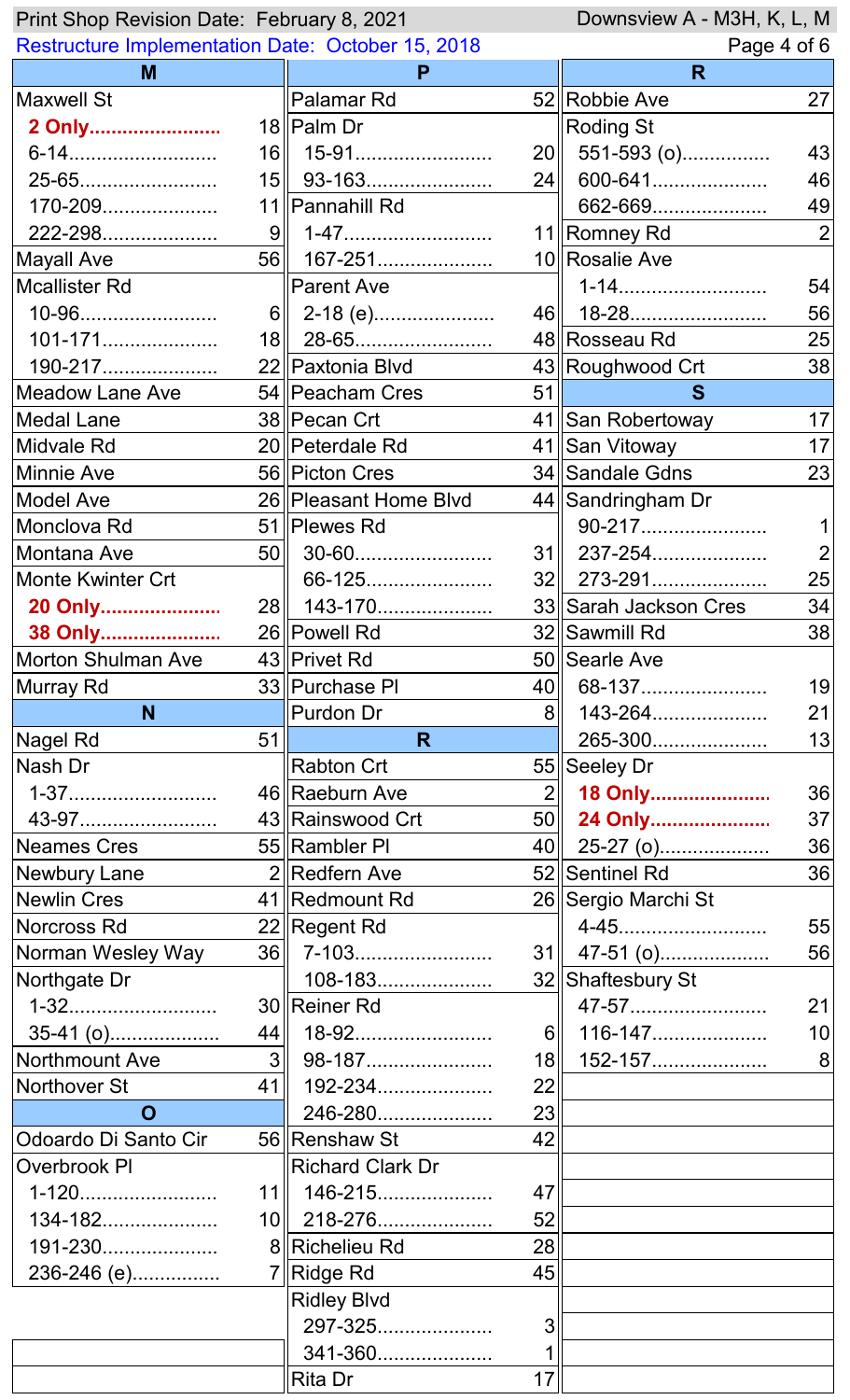| Downsview A - M3H, K, L, M<br>Print Shop Revision Date: February 8, 2021 |    |                         |                 |                       |                 |
|--------------------------------------------------------------------------|----|-------------------------|-----------------|-----------------------|-----------------|
| <b>Restructure Implementation Date: October 15, 2018</b>                 |    |                         | Page 5 of 6     |                       |                 |
| S                                                                        |    | S                       |                 | W                     |                 |
| Sheppard Ave W                                                           |    | Streamdale Crt          |                 | 36   Wendy Cres       | 3               |
| $535-555$ (o)                                                            |    | 6 Sunbeam Ave           |                 | 24   Westcliffe Rd    | 52              |
| 548-720 (e)                                                              |    | 15 Sunfield Rd          |                 | 36   Westdale Dr      | 30 <sup>°</sup> |
| 569 Only                                                                 |    | 18 Sunray Cres          |                 | 46   Westgate Blvd    |                 |
| 625-671 (o)                                                              | 15 | т                       |                 | 10-100                | 3               |
| 685-719 (o)                                                              |    | 15 Tavistock Rd         |                 | 112-123               | $\overline{2}$  |
| 701 Only M3H 0B2                                                         | 18 | 1-90                    |                 | 42   Westgate Cres    | $\overline{2}$  |
| 722-758 (e)                                                              |    | 18    95-143            |                 | 46 Whitbread Cres     | 17              |
| 741-765 (o)                                                              |    | 18    149-227           |                 | 49 Whitburn Cres      | 42              |
| 760 Only                                                                 |    | 16 Ted Wray Cir         |                 | 56 Whitley Ave        | 29              |
| 778-906 (e)                                                              |    | 19 Terrydale Dr         |                 | 8 Wigan Cres          | 27              |
| 795-899 (o)                                                              |    | 19  Thamesford Crt      |                 | 22 Wild Ginger Way    | 14              |
| 901-1011 (o)                                                             |    | 23 Thomas Mulholland Dr |                 | 34   William Cragg Dr | 52              |
| 908-1050 (e)                                                             |    | 23 Thurrock Rd          |                 | 40 William Duncan Rd  |                 |
| 1133-1450                                                                |    | 35 Thwaite Ave          | 38              | $18-34$ (e)           | 42              |
| 1633-1651 (o)                                                            |    | 37 Tilbury Dr           | 34              | 25-41 (o)             | 42              |
| 1862-1886 (e)                                                            |    | 38 Tillingham Keep      | 22              | 36-74 (e)             | 37              |
| 1865 Only                                                                |    | 41 Tillplain Rd         | 13              | 43-79 (o)             | 37              |
| 1875-1951 (o)                                                            |    | 39 Timberlane Dr        | $4\parallel$    | 76-120 (e)            | 36              |
| 1890-1906 (e)                                                            |    | 39 Tina Crt             | 38              | 81-133 (o)            | 36              |
| Sherman Crt                                                              |    | 51 Tippett Rd           | 29              | 130-170 (e)           | 34              |
| <b>Silverton Ave</b>                                                     |    | 25  Tokay Crt           | 14 II           | 151-189 (o)           | 34              |
| Sinton Crt                                                               |    | 49 Torbarrie Rd         |                 | <b>Wilmington Ave</b> |                 |
| <b>Sir William Hearst Ave</b>                                            | 43 | $1-83$ (o)              | 53              |                       | 16              |
| <b>Skipton Crt</b>                                                       | 42 | 95-279 (o) <u></u>      | 56              | 115-205 (o)           | 12              |
| <b>Slater Crt</b>                                                        |    | 41 Touraine Ave         | 28              | 162 Only              | 10 <sup>1</sup> |
| Smallwood Dr                                                             |    | 52 Transit Rd           | 29              | 200 Only              | 11              |
| Snowden St                                                               |    | 54 Treeland Way         | 36              | 219-272               | 10              |
| Sorrento Crt                                                             |    | 17 Tregellis Rd         | 1 <sup>  </sup> | 278-308 (e)           | 8               |
| Southbourne Ave                                                          |    | 3  Tresillian Rd        | 1 <sup>1</sup>  | 285-345 (o)           | 9               |
| Southgate Ave                                                            |    | 3 Troutbrooke Dr        | 51              | 330 Only              | 9               |
| <b>Spalding Rd</b>                                                       |    | Tumpane St              | 48              |                       |                 |
| 37-59                                                                    |    | 31 Turks Rd             | 40              |                       |                 |
| 114-176                                                                  | 32 | $\mathbf V$             |                 |                       |                 |
| <b>Spenvalley Dr</b>                                                     |    | Verwood Ave             | 6               |                       |                 |
| 29-91 (o)                                                                |    | 17 Victory Dr           |                 |                       |                 |
| 58-100 (e)                                                               |    | 17   20-45              | 43              |                       |                 |
| 97-197 (o)                                                               |    | $39$ 48-138             | 45              |                       |                 |
| 108-196 (e)                                                              |    | 39 Vinci Cres           | 26              |                       |                 |
| Springside Way                                                           | 36 | W                       |                 |                       |                 |
| <b>Springview Ave</b>                                                    |    | 50 Wandle Ave           | 46              |                       |                 |
| Stadacona Dr                                                             |    | 28   Waterloo Ave       |                 |                       |                 |
| <b>Stanley Greene Blvd</b>                                               |    | 45-90                   | 14              |                       |                 |
| 10-48                                                                    |    | 1034    96-180          | 15              |                       |                 |
| 50-68 (e)                                                                | 34 | 192-213                 | 16              |                       |                 |
| 72-110 (e)                                                               | 42 | 234-283                 | 21              |                       |                 |
| 125-161 (o)                                                              | 34 | 284-345                 | 13              |                       |                 |
| <b>Stanstead Dr</b>                                                      |    | 7   Watney Cres         | 39              |                       |                 |
| <b>Steeles Ave W</b>                                                     |    | 7   Wedge Crt           | 17              |                       |                 |